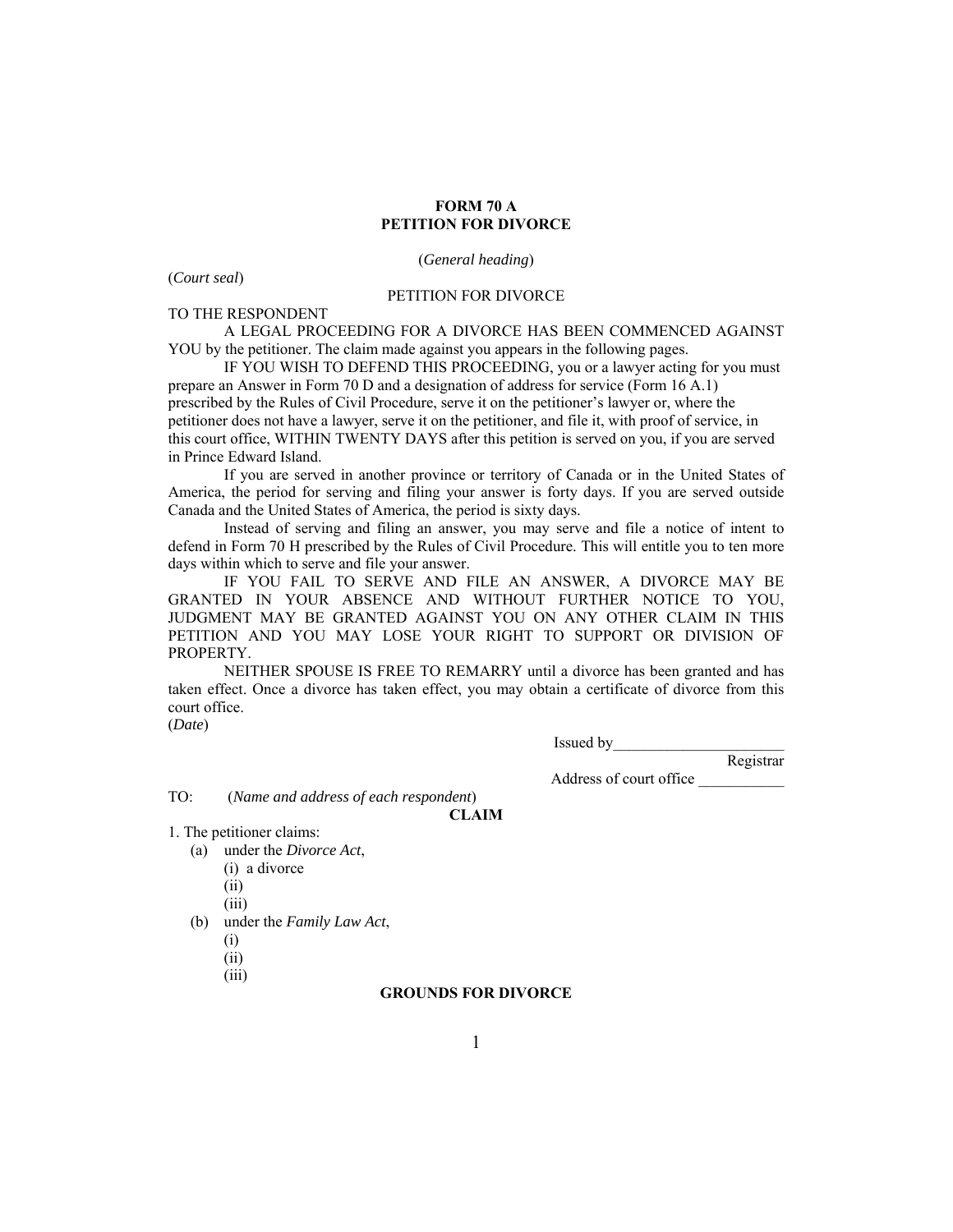2. Separation - The spouses have lived separate and apart since \_\_\_\_\_\_\_\_\_\_\_ (*date*). The spouses have resumed cohabitation during the following periods in an unsuccessful attempt at reconciliation: (*Date(s) of cohabitation*)

Adultery – The respondent spouse has committed adultery. Particulars are as follows:

Cruelty – The respondent has treated the petitioner with physical or mental cruelty of such a kind as to render intolerable the continued cohabitation of the spouses. Particulars are as follows:

### **RECONCILIATION**

- 3. There is no possibility of reconciliation of the spouses.
- 4. The following efforts to reconcile have been made:

## **DETAILS OF MARRIAGE**

(*Where possible, copy the information from the marriage certificate.*)

- 5. Date of marriage
- 6. Place of marriage (*municipality, province or state, country*) \_\_\_\_\_\_\_\_\_\_\_\_

Information about the petitioner

- 7. Petitioner's birth date
- 8. Petitioner's birthplace (*municipality*, *province or state, country*) \_\_\_\_\_\_\_\_\_\_\_\_\_\_\_\_\_\_\_\_\_
- 9. Petitioner's surname on the day before the day of the marriage
- 10. Petitioner's given names on the day before the day of the marriage
- 11. Petitioner's gender on the day before the day of the marriage:  $\Box$  Female  $\Box$  Male  $\Box$  Another Gender
- 12. Marital status of Petitioner at time of marriage: □ Never Married □ Divorced □ Widowed

Information about the respondent

- 13. Respondent's birth date
- 14. Respondent's birthplace (*province or state, country*)
- 15. Respondent's surname on the day before the day of the marriage

16. Respondent's given names on the day before the day of the marriage

- 17. Respondent's gender on the day before the day of the marriage: □ Female □ Male □ Another Gender
- 18. Marital status of respondent at time of marriage: □ Never Married □ Divorced □ Widowed

Marriage certificate

19.  $\Box$  a certificate of the marriage from Vital Statistics (P.E.I.) (or the equivalent thereof from another jurisdiction) of the spouses has been filed with the court; *or*

 $\Box$  It is impossible to obtain a certificate of the marriage or its registration because:

## **RESIDENCE**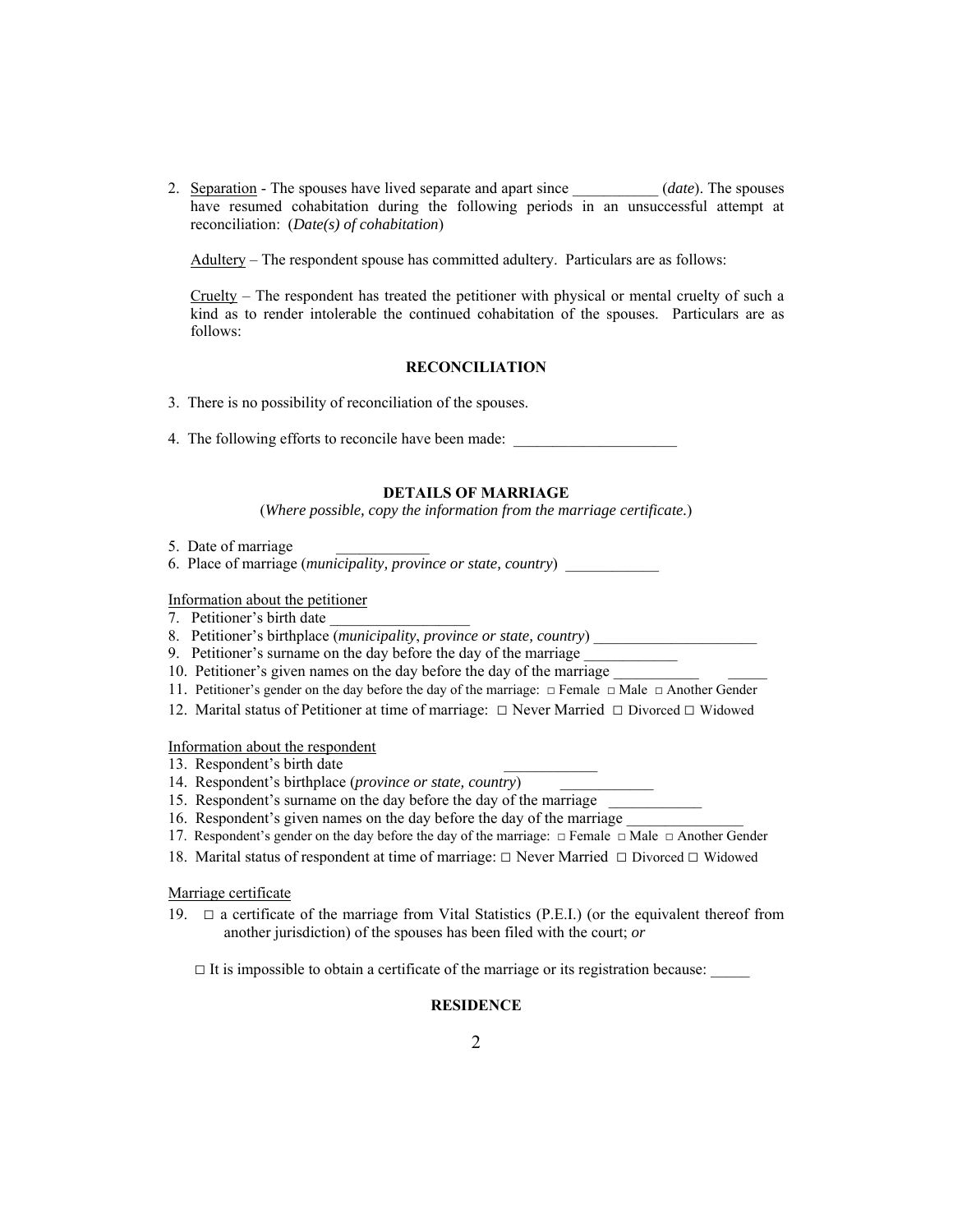- 20. The petitioner has resided in (*municipality, province or state, country*) since (*date*) \_\_\_\_\_\_\_\_\_\_\_
- 21. The respondent has resided in (municipality, province or state, country)\_\_\_ \_\_\_\_\_\_\_ since (*date*)
- 22. The respondent's current address is
- 23. The  $\Box$  petitioner  $\Box$  respondent has habitually resided in Prince Edward Island for at least one year immediately preceding the commencement of this proceeding.

## **CHILDREN**

24. The following are all the living children of the marriage as defined by the *Divorce Act*:

| Full name | Birthdate | School and<br>Grade/Year | Person with whom child lives<br>and length of time child has<br>lived there |
|-----------|-----------|--------------------------|-----------------------------------------------------------------------------|
|           |           |                          |                                                                             |
|           |           |                          |                                                                             |
|           |           |                          |                                                                             |
|           |           |                          |                                                                             |
|           |           |                          |                                                                             |

The children ordinarily reside in (*municipality, province or state, country*)

#### Parenting order

25. The petitioner:

 $\square$  does not seek an order for parenting time

□ seeks an order for parenting time with respect to the following children on the following terms:

 $\mathcal{L}_\text{max}$ 

\_\_\_\_\_\_\_\_\_\_\_\_\_\_\_\_\_\_\_\_\_\_\_\_\_\_ \_\_\_\_\_\_\_\_\_\_\_\_\_\_\_\_\_\_\_\_\_\_\_\_\_\_\_\_

Name of child Terms of the order requested

26. The following are the current parenting time arrangements (*if there are any Orders or written Agreements in place respecting parenting time, provide details)*: (a)

Name of child Current arrangements

27. The petitioner:

 $\square$  does not seek an order for decision-making responsibility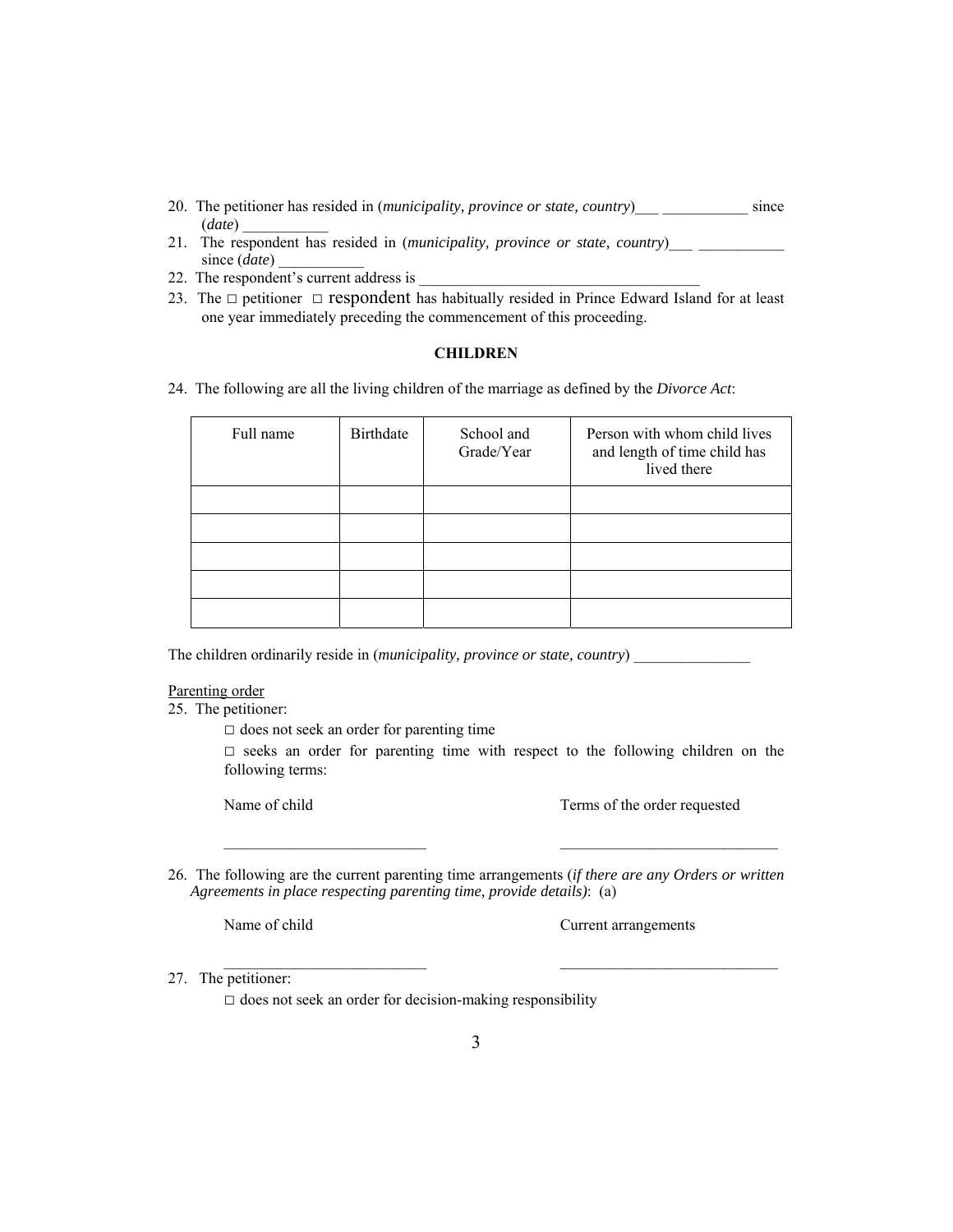$\square$  seeks an order for decision-making responsibility with respect to the following children on the following terms: Name of child Terms of the order requested

 $\mathcal{L}_\text{max}$ 

28. The following are the current decision-making responsibility arrangements respecting the following children (*if they are any Orders or written Agreements in place respecting decision-making responsibility, provide* details) Name of child Current arrangements

- 29. The parenting order sought is in the best interests of the child(ren) for the following reasons:
- 30. The following material changes in the circumstances of the spouses are expected to affect the parenting order in the future: \_\_\_\_\_\_\_\_\_\_\_\_\_\_\_\_\_\_\_\_\_\_\_\_\_\_\_\_\_\_\_\_\_\_\_\_\_\_\_\_\_\_\_\_

### Child support

31. With respect to child support, there is

- □ An order in place, dated \_\_\_\_\_\_\_\_\_\_\_\_\_ (□ *order is attached*). Is this order being followed?  $\Box$  Yes  $\Box$  No Is the petitioner seeking to vary the child support terms in this order?  $\Box$  Yes  $\Box$  No $\Box$
- □ A written agreement in place, dated \_\_\_\_\_\_\_\_\_\_\_ (□ *agreement is attached*) Is this agreement being followed? □ Yes □ No Is the petitioner seeking to vary the child support terms in this agreement?  $\Box$  Yes  $\Box$  No
- $\Box$  A verbal agreement in place since  $(date)$ Is this agreement being followed?  $\Box$  Yes  $\Box$  No Is the petitioner seeking a court order on the terms of this verbal agreement? □ Yes □ No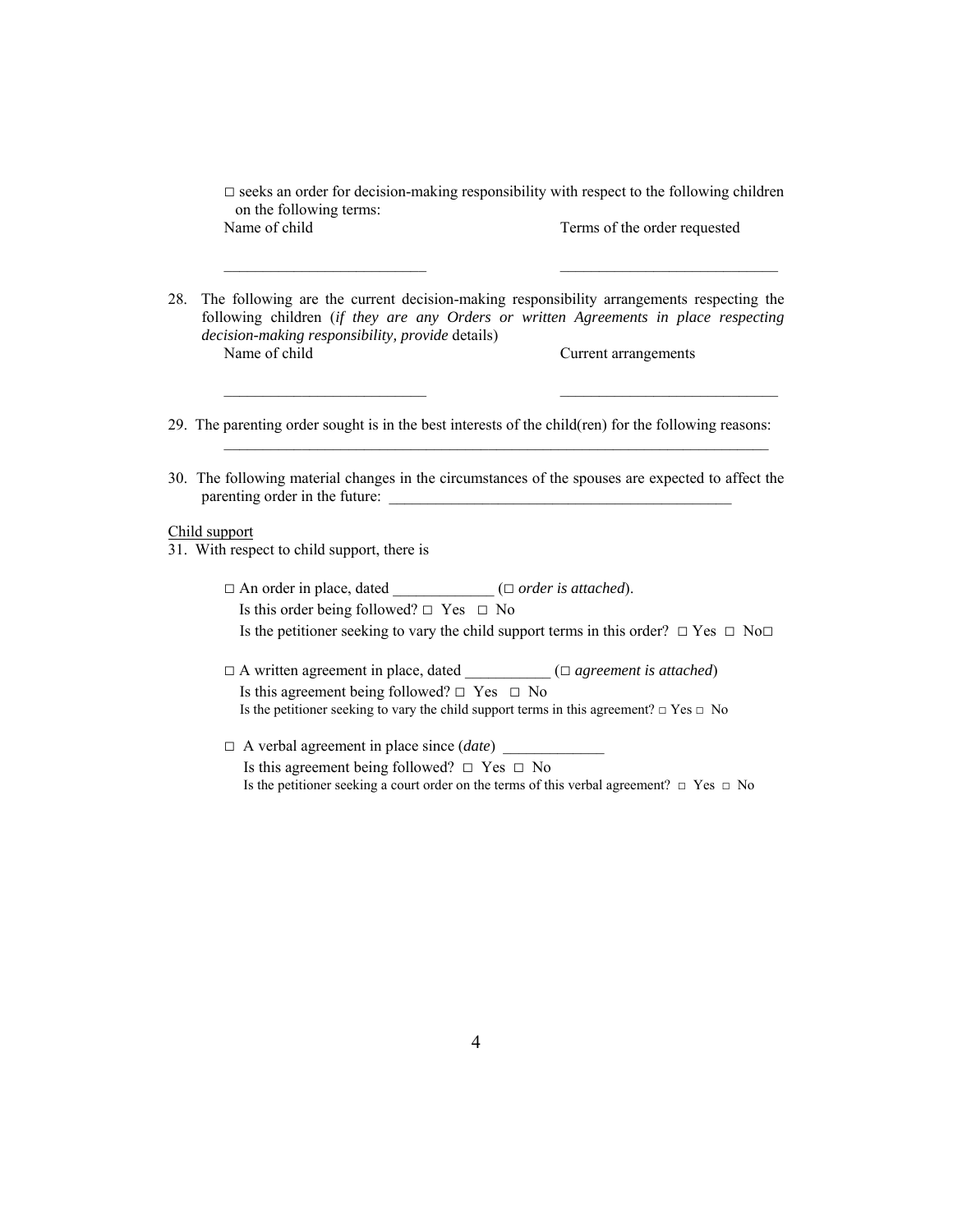- □ No order or agreement in place
- 32. If there is an order, written agreement, or verbal agreement respecting child support in place, provide details of the child support terms in the order or agreement:
	- (a) Basic child support (table amount)

| Name of child | Payable by ( <i>petitioner or</i><br><i>respondent</i> ) | Amount payable |
|---------------|----------------------------------------------------------|----------------|
|               |                                                          |                |
|               |                                                          |                |

(b) Special or extraordinary expenses

| Name of child | Name of expense | Pavable by | Amount of expense |
|---------------|-----------------|------------|-------------------|
|               |                 |            |                   |
|               |                 |            |                   |

- 33. If the petitioner is seeking an order for child support, state the terms of the order that the petitioner is seeking:
	- (a) Basic child support (table amount)

| Name of child | Payable by (petitioner or<br><i>respondent</i> ) | Amount payable |
|---------------|--------------------------------------------------|----------------|
|               |                                                  |                |
|               |                                                  |                |

(b) Special or extraordinary expenses

| Name of child | Name of expense | Pavable by | Amount of expense |
|---------------|-----------------|------------|-------------------|
|               |                 |            |                   |
|               |                 |            |                   |

34. If the petitioner is seeking an order for basic child support and claims that the *Federal Child Support Guidelines* table amount should not be ordered, briefly outline the reasons here.

# **GROUNDS FOR RELIEF REQUESTED (OTHER THAN A DIVORCE AND PARENTING ORDER)**

35. The grounds for the relief sought in paragraph 1, other than a divorce or parenting order, are as follows: (*Set out in separate, consecutively numbered paragraphs the material facts relied on to substantiate the claims.*)

# **DOMESTIC CONTRACTS AND FINANCIAL ARRANGEMENTS**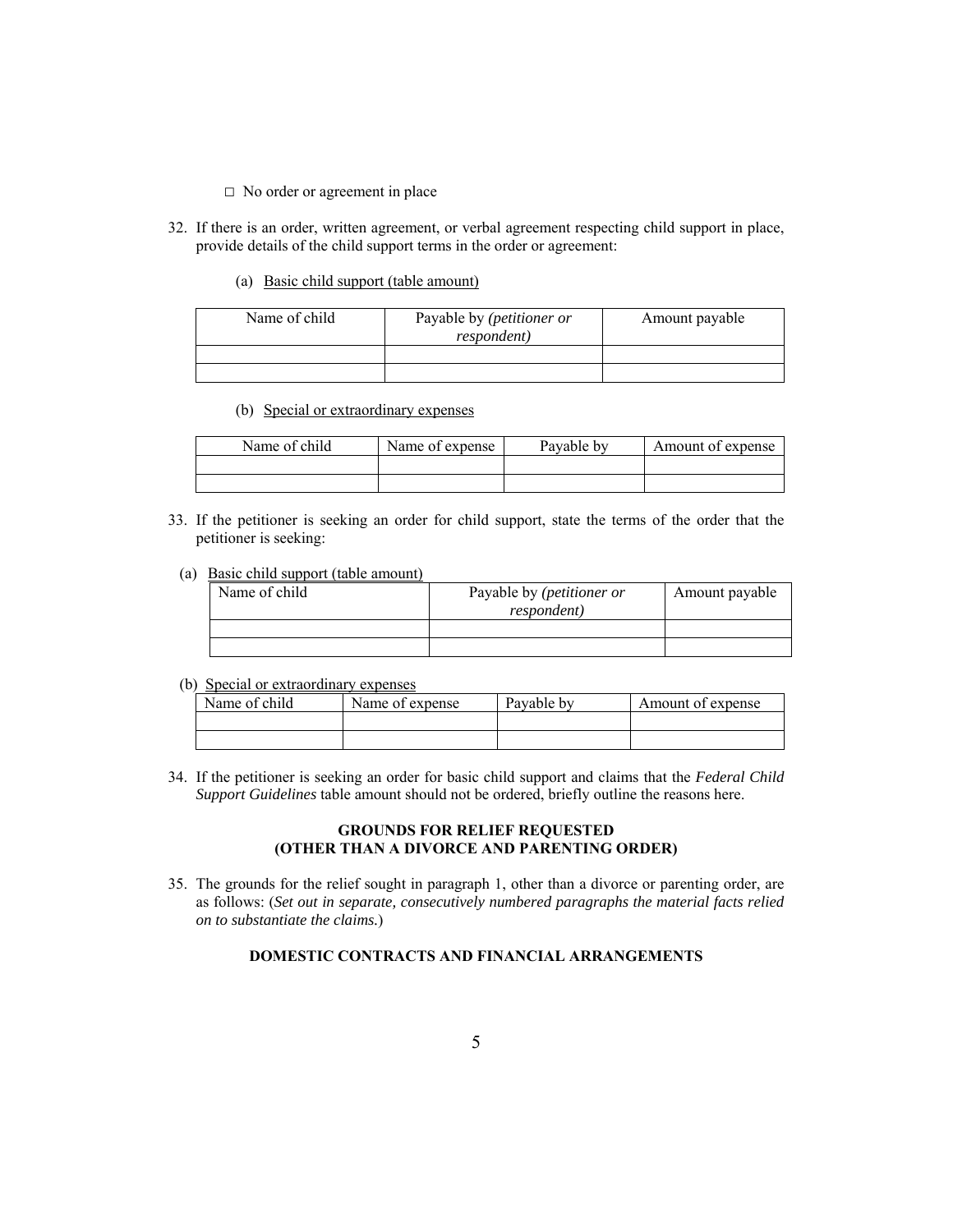36. The spouses have entered into the following domestic contracts and other written or oral financial arrangements: (*Indicate whether the contract or arrangement is now in effect, and if support payments are not being paid in full, state the amount that has not been paid.*)

| Date | Nature of contract or arrangement | <b>Status</b> |
|------|-----------------------------------|---------------|
|------|-----------------------------------|---------------|

#### **OTHER COURT PROCEEDINGS OR ORDERS**

## 37. Family law proceedings or orders

- (a) Are there any current or previous family law orders or proceedings involving you and your spouse/former spouse?
- (b) If yes, give the name of the court, the court file number, the current status of any proceedings, and details of any orders made.

#### 38. Criminal proceedings or orders

- (a) Are you currently charged with committing, or have you been convicted of, a criminal offence involving family violence? If yes, provide details.
- (b) Are you required to follow conditions in relation to a criminal case (for example, bail order, probation order, recognizance (peace bond), or parole order)? If yes, provide details.
- (c) Do you know if your spouse/former spouse is currently charged with committing, or has been convicted of, a criminal offence or required to follow conditions in relation to a criminal case involving family violence? If yes, provide details.

## 39. Child protection proceedings or orders

- (a) Are you aware of any current or previous involvement of Child Protection Services with you, your spouse/former spouse, or your children? If yes, provide details.
- 40. Civil protection proceedings or orders (e.g. emergency protection order, victim assistance order)
	- (a) Are you aware of any current or previous civil protection orders or proceedings involving you or your spouse/former spouse? If yes, provide details.

#### **COLLUSION, CONDONATION AND CONNIVANCE**

- 41. There has been no collusion in relation to this divorce proceeding.
- 42. There has been no condonation of or connivance at the grounds for divorce in this proceeding. (*Where there has been condonation or connivance, strike out the previous sentence. Give details and set out the facts relied on to justify a divorce in the circumstances.*)